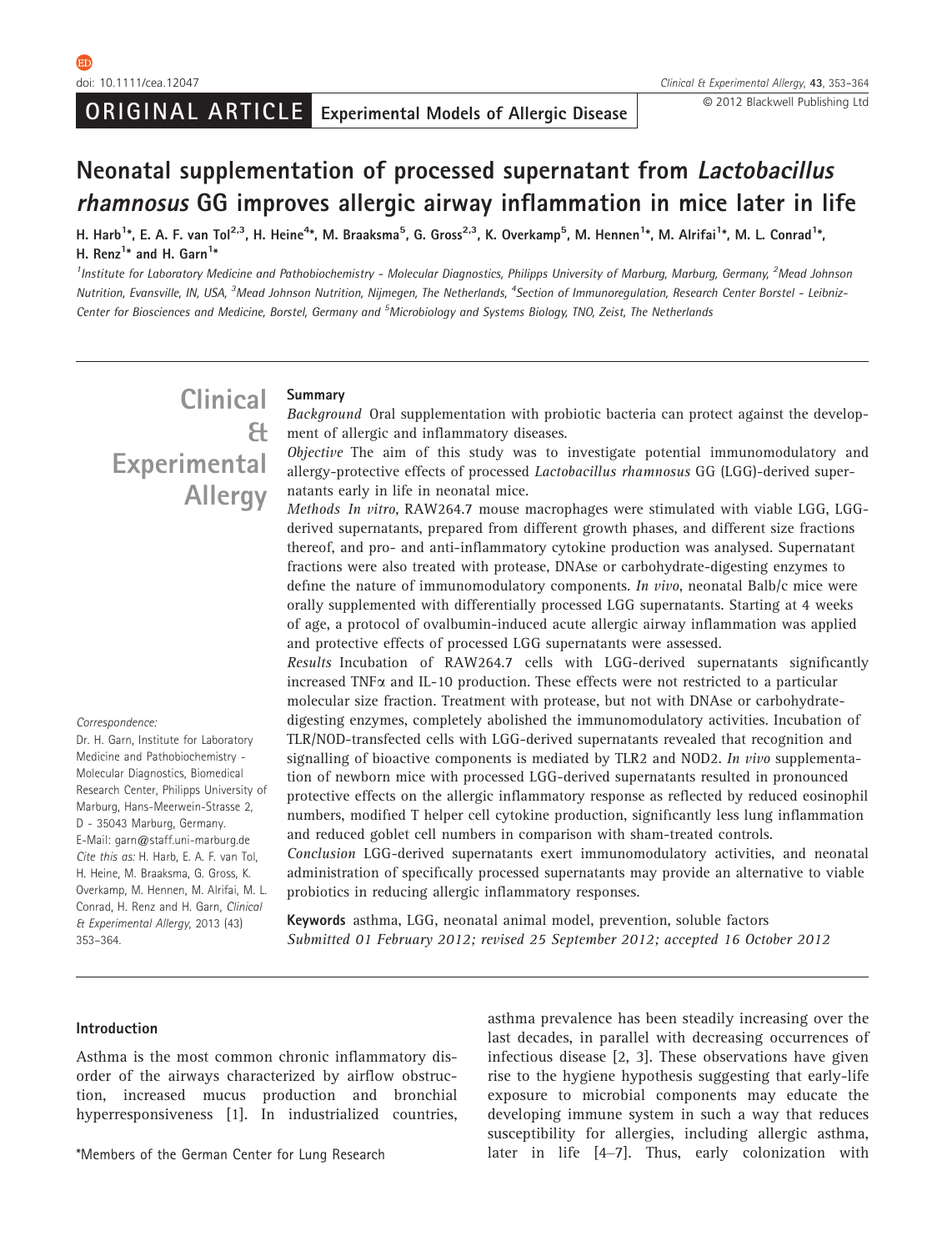commensal bacteria not only prevents the overgrowth of potentially harmful bacteria by competing for limited resources [8] but may also provide important exogenous triggers of immunoprogramming by interaction with both the developing innate and adaptive immune systems [9].

In line with this concept, perinatal supplementation with probiotic bacteria such as Lactobacillus rhamnosus GG (LGG) or Bifidobacterium lactis has been demonstrated to significantly reduce the risk for the development of allergic disorders in several human studies [10– 13]. Probiotic supplementation may also lead to tolerance induction in children with cow's milk allergy [14, 15]. However, overall results from clinical studies are inconsistent, which may be caused by differences in bacterial strains used, treatment regimens and dosage per study [16].

Animal models revealed that supplementation with probiotic bacteria resulted in reduction in the major features of allergic airway inflammation in a murine model of experimental asthma [17]. Protective effects were also transferred to the offspring when mothers were supplemented with LGG before and during pregnancy and weaning [18]. Moreover, supplementation with heat-killed lactobacilli was shown to suppress airway hyperresponsiveness (AHR) in mice [19], suggesting that allergy-protective effects are not dependent on viable bacteria. It was hypothesized that soluble factors excreted by probiotic bacteria into the culture medium may exert similar effects.

The aim of this study was to assess the immunomodulating and allergy-protective effects of viable LGG and LGG-derived soluble mediators in vitro and in vivo. For the latter, a mouse model including neonatal supplementation of compounds and subsequent induction of allergic airway inflammation was developed. Protective effects of specifically processed LGG supernatant preparations were studied to assess potential future applications for the dietary management of allergic disease.

#### Materials and methods

## Bacterial strain and culture conditions

Stock cultures of Lactobacillus rhamnosus GG (originally obtained from Valio, Finland) were maintained at  $-80^{\circ}$ C in 20% (v/v) glycerol. From the glycerol stock, individual colonies were streaked on a plate of MRS Agar [20] which was incubated at 37°C for 48 h. For pre-culture, 1 L of culture medium was inoculated with three colonies and incubated overnight at 37°C until  $OD_{600nm} = 10$ , which was then used for inoculation of a 200-L fermentor. Modified MRS broth was used as culture medium containing 60 g/L glucose, 10 g/L sodium acetate trihydrate, 2.6  $g/L$  NH<sub>4</sub>Cl, 4.8  $g/L$  trisodium citrate dihydrate, 4.0 g/L  $K_2HPO_4$ , 0.4 g/L MgSO<sub>4</sub> heptahydrate, 0.08  $g/L$  MnSO<sub>4</sub> monohydrate and 46  $g/L$  yeast extract (Gistex LS powder; DSM, Delft, The Netherlands).

# Supernatant collection and processing

For initial experiments, a laboratory-scale LGG culture was performed and supernatant was collected at the late-exponential growth phase referred to as LGG–SN. All subsequent experiments were performed with supernatants obtained from 200-L batch cultivations. Samples were withdrawn from the fermentor at three different time points: during mid-exponential growth phase (MEG), late-exponential growth phase (LEG) and stationary growth phase (SG). In these samples,  $OD_{600nm}$ was determined. Cells were separated from the medium by centrifugation at 14000 g, 4°C in a fixed-angle rotor for 15 min; the cell pellet was discarded and the supernatant was stored at  $-20^{\circ}$ C until further processing.

A part of these supernatant samples was desalted using a Sephadex G25 column (GE Healthcare Europe GmbH, Diegem, Belgium) resulting in > 6-kDa fractions. These fractions were further fractionated by Superdex 75 column (GE Healthcare Europe GmbH) gel filtration into a 6- to 30-kDa fraction, a 30- to 50-kDa fraction and a > 50-kDa fraction.

For in vivo studies, the LEG supernatant (protein content 189 mg/L) and its  $> 6$ -kDa fraction was filtrated to remove any remaining bacterial cells using a Sartobran P 0.2-um rated filter cartridge (Satorius Stedium Biotech, Göttingen, Germany). The  $> 6$ -kDa fraction was subsequently lyophilized and is referred to as LEGa. Part of the LEG supernatant was ultrafiltered against 50 mM sodium acetate (NaAC) buffer, pH 5.5; the resulting > 5-kDa fraction was lyophilized and is referred to as LEGb. All samples were stored at  $-20^{\circ}$ C until testing. Prior to use, lyophilized samples were resolved in distilled water to the original volume resulting in comparable protein concentrations of 156 mg/L and 162 mg/L for LEGa and LEGb respectively.

## Enzyme treatment of the LGG-derived supernatant

• One millilitre LEG supernatant was treated with 10 µL of protease K (52 Unit/mg) (Sigma, Hamburg, Germany) for 10 min at a temperature of 37° C. The protease activity was stopped with 20 µL protease inhibitor (15 mg/mL) (Roche, Mannheim, Germany).

• One millilitre LEG supernatant was incubated with 100 µL 10  $\times$  TURBO DNase Buffer and 1 µL TURBO DNase (Ambion Inc., Austin, TX, USA) at 37° C for 25 min. After incubation, DNase was inactivated by the addition of resuspended DNase inactivation reagent (100  $\mu$ L) and incubation at room temperature for 2 min.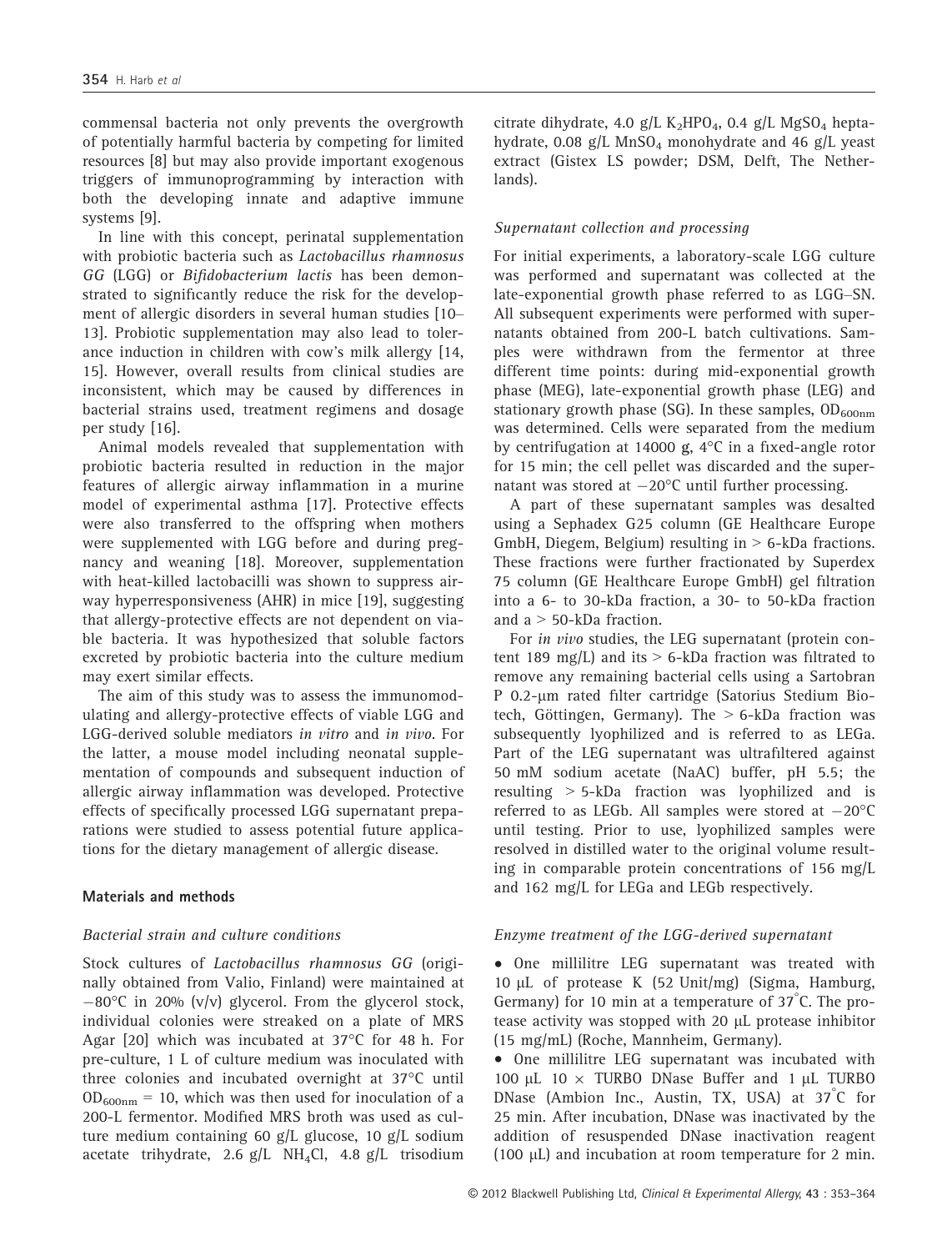• A volume of 0.3 L of LGG-derived supernatant (LEG; 0.3 L) was incubated for 8 h at 50°C with 1 mL of cellulase complex (NS50013; Novozymes Biomass Kit, Bagsvaerd, Denmark), 1 mL of  $\beta$ -glucosidase (NS50010, Novozymes Biomass Kit) and 1 mL of multienzyme complex (NS50012, Novozymes Biomass Kit) to digest the carbohydrates. As a control, a similar volume of the LGG-derived supernatant was incubated under the same conditions without the enzymes.

#### In vitro stimulation of RAW264.7 cells with LGG and LGG-derived supernatant

RAW264.7 mouse leukaemic monocyte macrophage cells were seeded in 96-well plates (Nunc, Wiesbaden, Germany) at a concentration of  $1 \times 10^6$  cells in 1 mL cell culture medium [Dulbecco's modified Eagle medium (DMEM) high glucose with stable glutamine (Biochrom, Berlin, Germany) + 1% penicillin/streptomycin (PAA Laboratories, Pasching, Austria), + 10% inactivated fetal calf serum (FCS) (PAA Laboratories)] per well. After 24 h, LGG (at a final concentration of  $1 \times 10^8$  CFU/ mL), different LGG-derived supernatants or lipopolysaccharide (LPS) (extracted from Escherichia coli O111:B4; final concentration 10 ng/mL; Sigma) as positive control were added each in a volume of  $10 \mu L$ , and cells were incubated for another 24 h at  $37^{\circ}$ C in a 5%  $CO_2$ and 95% humidified atmosphere. Plates were centrifuged at 350 g for 10 min and the supernatant was analysed for pro-inflammatory cytokine levels by ELISA. In some experiments, total cellular RNA was additionally prepared for subsequent RT-PCR analyses.

## Stimulation of transiently transfected HEK cells

At 24 h before transfection, HEK293 cells were plated at a density of 5  $\times$  10<sup>4</sup>/mL in 96-well plates in DMEM (PAA Laboratories) supplemented with 10 U/mL penicillin, 100 µg/mL streptomycin and 10% FCS (Biochrom) and transiently transfected using Lipofectamine (Invitrogen, Karlsruhe, Germany). The expression plasmid coding for human CD14 was a kind gift of D.T. Golenbock (Worcester, MA, USA), and the Flag-tagged version of human Toll-like receptor 2 (TLR2) was a kind gift from P. Nelson (Seattle, WA, USA). Flag-tagged human TLR4 (P. Nelson) was further subcloned into pREP9 (Invitrogen). The human MD-2 expression plasmid was a kind gift from K. Miyake (Tokyo, Japan). NOD1 (nucleotide-binding oligomerization domain 1) and NOD2-coding pcDNA3 plasmids were a kind gift of Philip Rosenstiel (Kiel, Germany) and were further subcloned into the V5 and His–tag-containing Gatewayvector pcDNA-DEST40 (Invitrogen). Plasmids were used at 100 ng (10 ng for CD14 and MD-2) per transfection.

After 24 h, cells were stimulated for another 18 h with either LGG or LGG-derived supernatants. Pam3 (500 nM, EMC microcollections GmbH, Tübingen, Germany), LPS (100 ng/mL; LPS from Salmonella enterica sv. Friedenau was a kind gift of Dr. Helmut Brade, Research Center Borstel), iDAP (500 ng/mL; Invivogen, Toulouse, France) and MDP (500 ng/mL; Invivogen) served as positive controls for TLR2, TLR4, NOD1 and NOD2 stimulation respectively. Subsequently, the IL-8 content of the supernatants was quantified by ELISA (Invitrogen).

# Measurement of cytokines in RAW264.7 cell supernatants using ELISA

IL-6, IL-10 and TNFa were measured in RAW264.7 cell supernatants by ELISA (BD Pharmingen, San Diego, USA) according to manufacturer's manuals.

#### TNFa and IL-10 mRNA expression analysis by RT-PCR

RNA from LGG-derived supernatant-stimulated RAW264.7 cells was isolated using the RNeasy Mini Kit (Qiagen, Hilden, Germany) and contaminating DNA was digested by deoxyribonuclease I (amplification grade; Invitrogen) treatment. Reverse transcription (RT) was performed using the Omniscript Reverse Transcription Kit (Qiagen) according to the manufacturer's protocol. Subsequently, quantitative PCR was carried out using Quanti Tect SYBR Green PCR Master Mix (Qiagen) and a Rotorgen 3000 (Qiagen) instrument. Respective primers were for TNFa (sense: 3′–AGCCCACGTCGTAGCAAA CC-5′, antisense: 3′-TACAACCCATCGGCTGGCAC-5′), for IL-10 (sense: 3-'GCATGGCCCAGAAATCAAGG–5′, antisense: 3′-TCTTCACCTGCTCCACTGCC-5′) and for the housekeeping gene Glyceraldehyde 3-Phosphate Dehydrogenase (GAPDH) (sense: 3′-AACTTTGGCATTGTGGA AGG-5′, antisense: 3-'ACACATTGGGGGTAGGAACA-5′). CT values of TNF $\alpha$  and IL-10 were normalized to CT values of the house keeping gene by  $\Delta CT$  method [21]. Data are expressed as relative expression compared to ΔCT values of unstimulated control samples.

#### Animal experiment

Female pregnant Balb/c mice, aged 6–8 weeks, were obtained from Harlan Winkelmann (Borchen, Germany) and housed with two mothers per cage in a 12/12-h light/dark cycle with food and water available ad libitum. Newborn offspring received supplementation of LGG suspension  $[1 \times 10^8 \text{ CFU/mL}$  in phosphate-buffered salt solution (PBS)], LGG supernatants (LEG, LEGa and LEGb) or PBS (sham-treated control) starting at 2 days of age for 6 weeks with 50 µL applied orally every second day in the first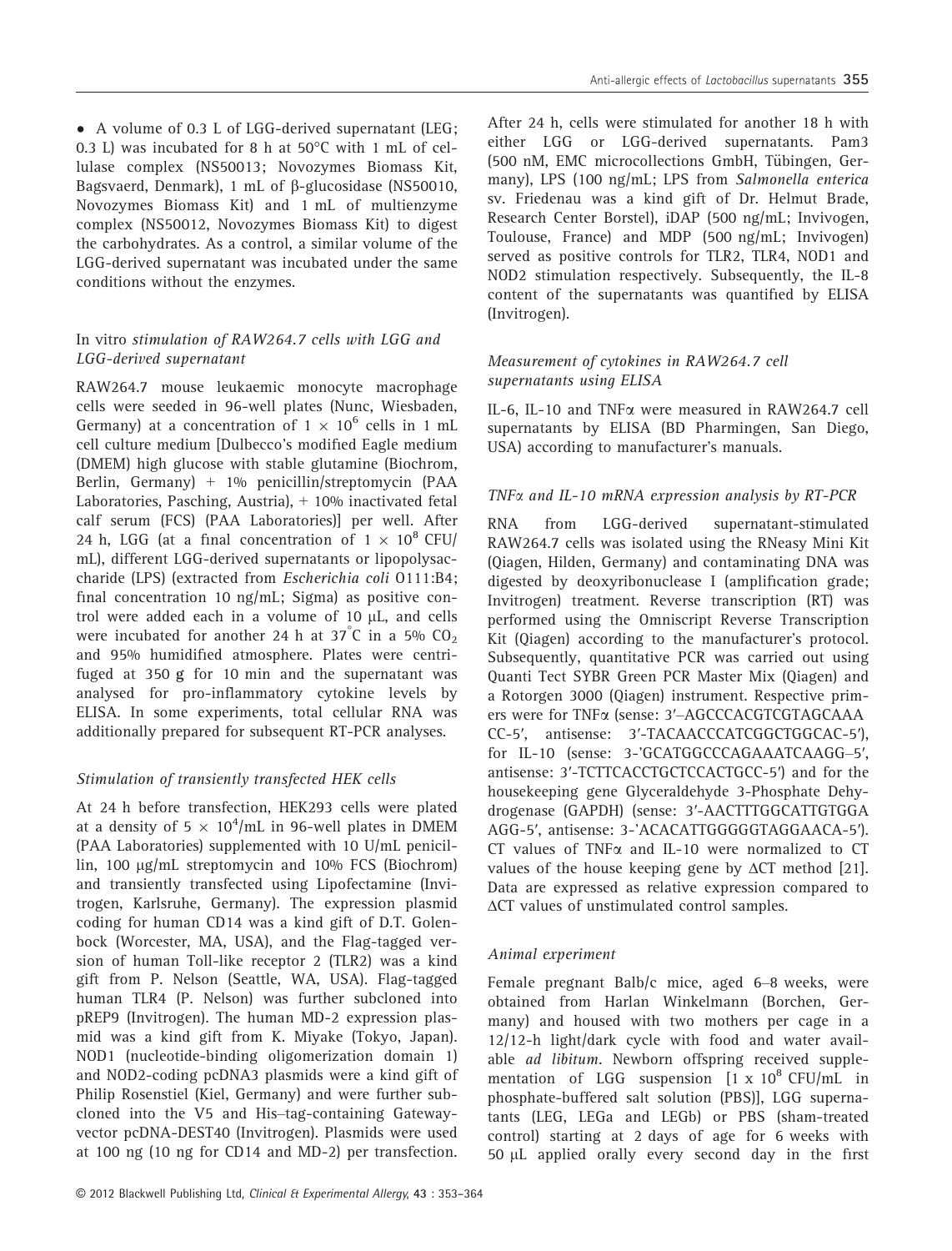week, 100  $\mu$ L orally in the second week and 200  $\mu$ L by intragastric (i.g.) application from the third week onwards (18 i.g. administrations in total). At 4 weeks of age, mice were separated from their mothers and the protocol was continued with the female mice only. At the age of 42, 49 and 56 days, these animals were sensitized to ovalbumin (OVA) by subcutaneous injection of 10 µg OVA (grade VI; Sigma, Deisenhofen, Germany) without adjuvant in a total volume of 200 µL PBS. On days 68, 69 and 70, mice were placed in a Plexiglas chamber and exposed to an aerosolized OVA challenge (1% wt/vol diluted in PBS) for 20 min [22]. Control mice received PBS only for sensitization and challenge.

Airway reactivity was measured on day 71. Animals were killed on day 72 and samples for further analyses were collected. All experimental procedures were approved by the local animal ethics committee (08–150), and met German and international guidelines.

# Measurement of OVA-specific antibodies in serum samples

Blood was obtained from mice on the day 72 and OVAspecific immunoglobulins IgE, IgG1 and IgG2a were quantified in the serum as previously described [23].

## Bronchoalveolar lavage and cell differentiation

At 48 h after the last aerosol challenge, mice were killed by an overdose mixture of rompun 2% (Bayer, Germany) and ketamine 50 mg/mL (Insera Arzneimittel GmbH, Freiburg, Germany). Bronchoalveolar lavage (BAL) was performed as described previously [24] and BAL fluid was used for differential cell counts and cytokine analyses.

# Measurement of BAL cytokines using cytometric bead array (CBA-Flex) technology

Cytokines characteristic for the activation of different T helper cell subpopulations (i.e. IL-5, IL-9, IFN $\gamma$ , IL-10 and IL-17A) were measured in cell-free BAL fluids using cytometric bead array (CBA)-Flex technology (BD Pharmingen). Standards and samples were prepared according to the manufacturer's protocol. Assay diluent alone was used as a negative control. 40  $\mu$ L of a cytokine capture bead mix were transferred to a 96-well plate with 50  $\mu$ L of the standards or samples, and incubated for 1 h in the dark. Plates were washed, and 40 µL of PE detection reagent was added per well and incubated for 2 h in the dark. After incubation, the plates were washed once with 200  $\mu$ L washing buffer. Then, samples were suspended in 180 µL washing buffer and measured using a FACS-

Array Bioanalyser (Becton Dickinson). A total of 300 events were acquired per cytokine and analysis was performed using CBA analysis FCAP software. The minimum detection level for each cytokine was 0.5 pg/mL.

## Lung histology

Sections of paraformaldehyde (4 % wt/vol)-fixed, agarose-embedded lung tissues were cut and stained with periodic acid/Schiff (PAS) as described previously [25]. PAS-stained sections were viewed and random images collected under 20  $\times$  objective. The number of goblet cells in the bronchial epithelium was quantified and expressed as cell number per mm basement membrane. Inflammation score was assessed by 1–3 score under the microscope by an investigator blinded to the experimental design.

## Lung function analysis

Lung function analysis was carried out using the noninvasive method of head-out body-plethysmography. The mid-expiratory airflow  $(EF_{50})$  was measured to assess bronchial responsiveness to increasing concentration of aerosolized b-methacholine (MCh) at 24 h after the last OVA aerosol challenge as described previously [26].

## Statistical analysis

All numerical data are expressed as mean  $\pm$  SD and analysed for significance using Student's unpaired t-test. Calculations were performed by use of GraphPad prism software, version 4.0 (San Diego, CA, USA).

## **Results**

## LGG whole bacteria and LGG supernatant exert comparable immunostimulatory activity in vitro

To test whether LGG-derived supernatant (LEG) exerts immunostimulatory activity, adherent RAW264.7 cells were stimulated with either LGG or LGG-derived supernatant (LGG-SN) for 24 h. After stimulation, TNFa, IL-10 and IL-6 levels were measured using ELISA. LPS was applied as a positive control and resulted in the release of the respective cytokines in the following ranges: TNF $\alpha$  2,300–10 000 pg/mL, IL-10 4,000–9,000 pg/mL and IL-6 80–150 pg/mL (representative data from multiple experiments). Stimulation by both LGG and LGG-SN resulted in a significant production of  $TNF\alpha$  and IL-10, whereas only small amounts of IL-6 were induced (Fig. 1). Cytokine induction was comparable between both preparations,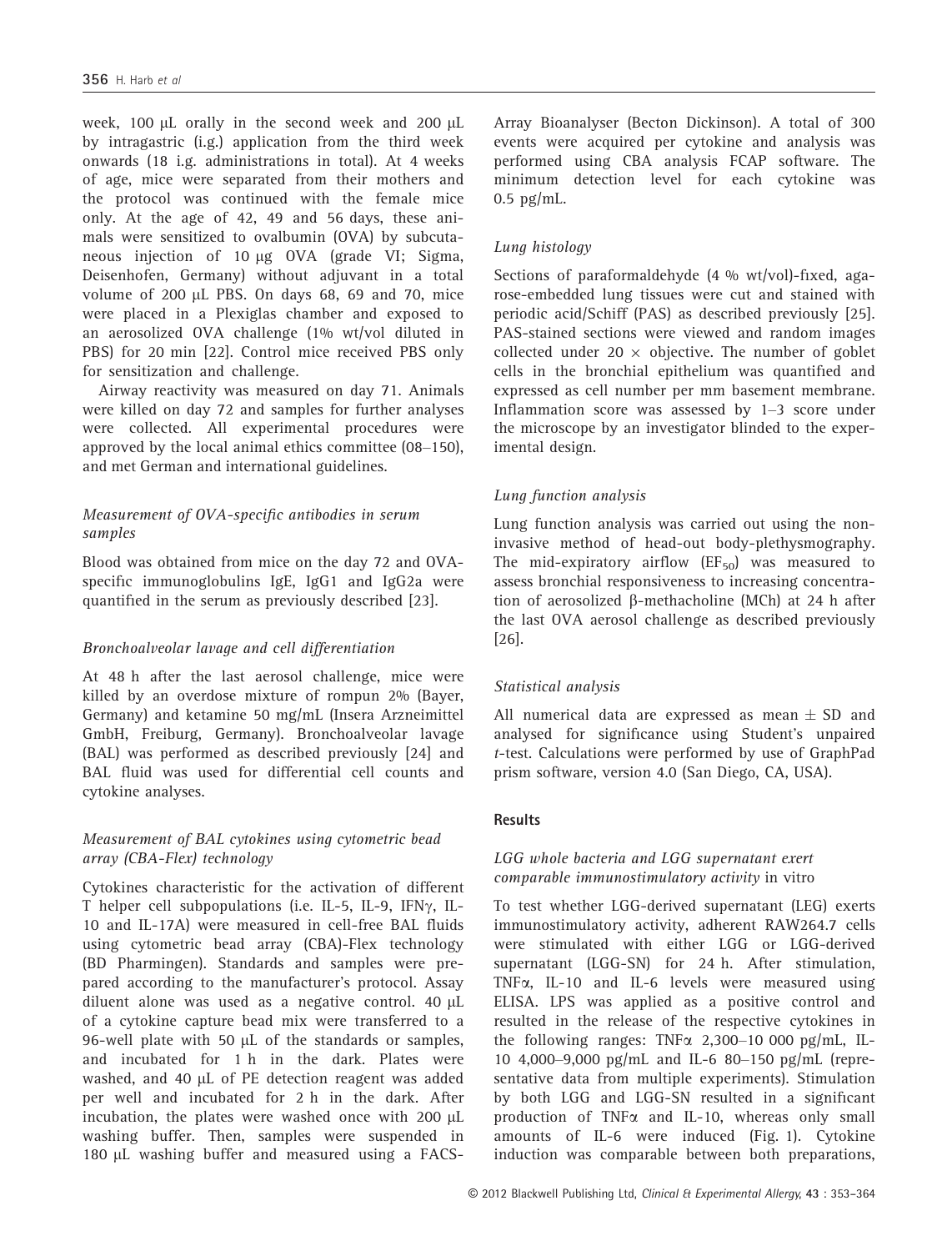

Fig. 1. Effect of Lactobacillus rhamnosus GG (LGG) and LGG-derived crude supernatant (LGG-SN) on the production of cytokines TNFa, IL-10 and IL-6 in RAW264.7 cells in vitro. Cells were incubated with either LGG or LGG-SN for 24 h and cytokines were measured in cell-free supernatants. Data are calculated relative to lipopolysaccharide (LPS) (10 ng/mL)-induced cytokine release, and results of one of three independently performed experiments are shown as mean  $\pm$  SD. \*P < 0.05, \*\*P < 0.01, \*\*\*P < 0.001 vs. control

suggesting that presence of viable LGG is not a prerequisite for the induction of immunostimulatory activities and those soluble mediators in LGG-derived supernatants may cause similar effects.

Moreover, a dose-dependent response to the LGG supernatant was demonstrated with the most prominent stimulation of RAW cells caused by a 1 : 8 dilution of the supernatant (data not shown).

#### Late-exponential growth phase supernatant causes the most pronounced in vitro immunostimulatory effects

As a next step, it was assessed whether the bacterial growth phase has an impact on the immunomodulatory activity of the derived supernatants. For this purpose, three different time points of the LGG culture were compared: the MEG, the LEG and the stationary growth phase (SG). Although supernatants from all culture states induced cytokine secretion in RAW cells as compared with controls, the LEG was found to be superior in stimulating TNF $\alpha$  and IL-10 secretion (Fig. 2a).

#### Combination of late-exponential growth phase subfractions causes the most prominent effects in RAW cells in vitro

To further investigate whether a specific fraction of the LEG supernatant was responsible of its immunomodulatory activity, LEG was further fractionated according to molecular weight, and fractions were analysed in the RAW264.7 cell system. As demonstrated in Fig. 2b, the activity of LEG was not restricted to a single fraction of defined molecular weight, but rather determined by a combination of factors contained in the whole  $> 6$ -kDa supernatant. However, as the 6- to 30-kDa subfraction exerted the



Fig. 2. (a) Effect of supernatants derived from mid-exponential growth phase (MEG), late-exponential growth phase (LEG) and stationary (SG) bacterial growth phases and (b) different subfractions of the LEG supernatant on the production of TNF $\alpha$  and IL-10 by RAW264.7 cells. Cells were incubated in the presence of the respective supernatant preparations for 24 h, and cytokine levels were measured. Data are calculated relative to lipopolysaccharide (LPS) (10 ng/mL) induced cytokine release, and results of one of three independently performed experiments are shown as mean  $\pm$  SD.  $*P$  < 0.05,  $*$  $P$  < 0.01,  $*$  $*$  $P$  < 0.001 vs. control

lowest activity, components with a higher molecular weight are likely to be in particular responsible for the immunostimulatory effects.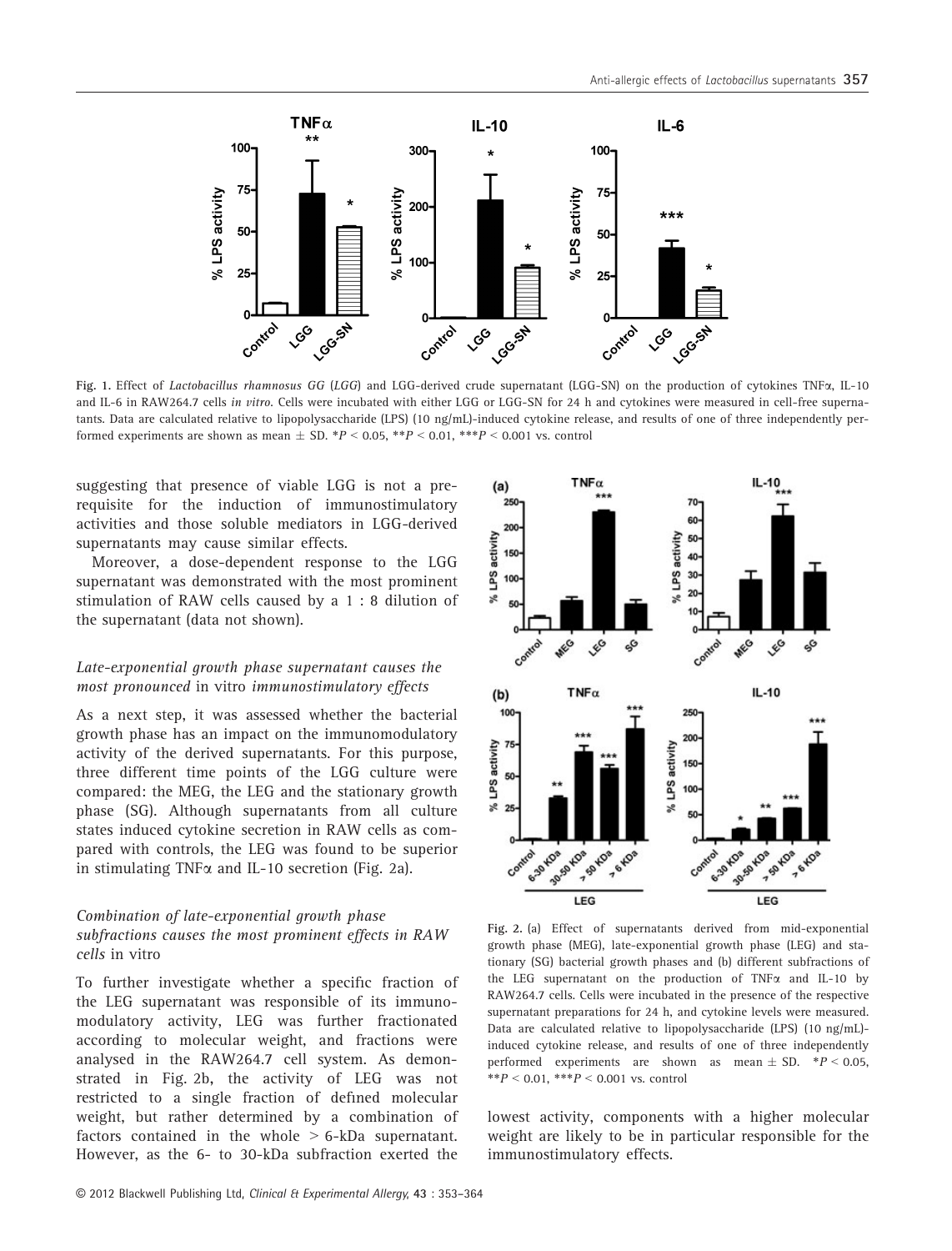#### Protease-sensitive factors are responsible for the immunomodulatory activity of LGG supernatant in vitro

To gain first insights into the nature of the active compounds in LGG-derived supernatant, LEG supernatant was treated with protease, DNase or carbohydrate digesting enzymes prior to testing the immunostimulatory activity of the supernatant.

First, RAW264.7 cells were stimulated with the protease-treated supernatant and initially the viability of the cells was tested to exclude that remaining protease activity may affect the cells. It could be demonstrated that treated cells retained their full viability. Interestingly, protease treatment completely abolished the immunostimulatory activity of LEG (Fig. 3a) and LEG subfractions (data not shown). Similar results were obtained by ELISA and RT-PCR measurements, confirming the finding that protease-sensitive compounds are involved in the immunostimulatory activity of LEG (Fig. 3a).

DNase treatment or incubation with carbohydratedigesting enzymes did not affect the capacity of LEG to induce cytokine production in RAW cells (Fig. 3b and c). These observations suggest that neither DNA nor carbohydrates play a significant role in the immunomodulatory activity of LGG-derived supernatant.

#### TLR2 and NOD2 are important receptors for bioactive components of LGG-derived supernatants

To gain first insights into the mechanisms of action underlying the immunostimulatory effects of the LGG supernatant preparations, HEK293 cells transfected with plasmids coding for either TLR2, TLR4, NOD1 or NOD2 were incubated for 18 h with either LGG, LEG, LEGa or LEGb and subsequently IL-8 was measured as indicator of HEK cell stimulation. As shown in Fig. 4, viable LGG and also LEG, LEGa and LEGb showed a significant induction of IL-8 production in both TLR2- and NOD2 transfected HEK293 cells (Fig. 4), indicating that these innate immune receptors are mainly involved in the recognition and signalling of LGG and bioactive components in LGG-derived supernatants. On the other hand, there was no induction of IL-8 in TLR4/CD14/ MD2-cotransfected cells and only a very slight induction in NOD1-transfected cells with any of the supernatants (data not shown).



Fig. 3. Influence of protease, DNAse or carbohydrate-digesting enzymes treatment on the immunostimulatory activity of Lactobacillus rhamnosus GG (LGG)-derived supernatant. Late-exponential growth phase LGG supernatant (LEG) was pre-treated with either protease (a), DNAse (b) or a mixture of carbohydrate-digesting enzymes (CDE; c). RAW264.7 cells were incubated with enzyme-treated supernatants for 24 h, and TNF $\alpha$  and IL-10 protein levels were measured by ELISA. Data are calculated relative to lipopolysaccharide (LPS) (10 ng/mL)-induced cytokine release, and results of one of three independently performed experiments are shown as mean  $\pm$  SD. In addition, TNF $\alpha$  and IL–10 mRNA expression was analysed by quantitative PCR.  $*P < 0.05$ ,  $**P < 0.001$  vs. untreated supernatant, n.s. not significant.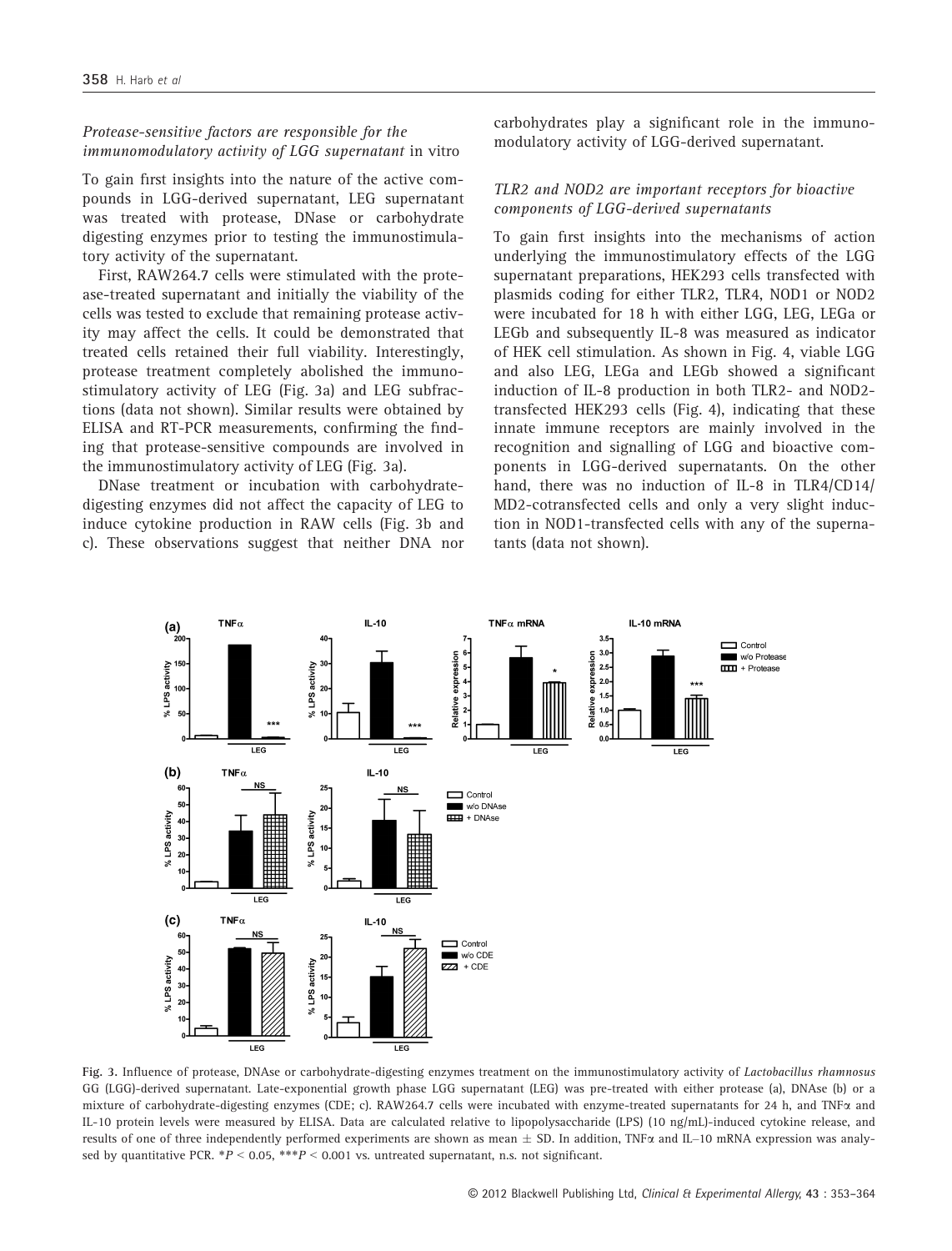

Fig. 4. Stimulation of TLR2- (left) and NOD2 (right)-transfected HEK293 cells by Lactobacillus rhamnosus GG (LGG) and LGG-derived supernatants. HEK293 cells were transiently transfected with human TLR2- or NOD2-coding plasmids and then stimulated for 18 h with LGG, late-exponential growth phase (LEG), LEGa or LEGb as well as TLR2- or NOD2-specific ligands as controls. HEK293 activation was assessed by production of IL-8 measured using ELISA.

#### Neonatal supplementation with processed LGG supernatants reduces characteristic parameters of allergic airway inflammation in vivo

The immunomodulatory effects of neonatal application of LGG-derived supernatants were evaluated in vivo using a mouse model of allergic airway inflammation. In control experiments without OVA sensitization, it was confirmed that neonatal LGG and LGG supernatant supplementation did not induce any signs of lung inflammation as compared with untreated controls (data not shown).

In the actual experiment including OVA sensitization and challenge, the effects of supplementation with viable LGG bacteria, LEG supernatant and two differentially processed LEG variants (LEGa and LEGb) were compared to PBS sham-treated control animals. OVA-specific immunoglobulins were measured in the serum 48 h after the last challenge. There was no significant effect of the different LGG-derived supernatants on OVA-specific immunoglobulin (IgE, IgG1 and IgG2a) levels in comparison to the sham-treated OVA group, while supplementation with LGG bacteria significantly reduced OVA-specific IgG1 levels (Fig. 5).

BAL cell counts were significantly increased in the unsupplemented OVA-sensitized/challenged group in comparison to sham-sensitized/challenged mice, with a preferential influx of eosinophils as a characteristic feature of this experimental asthma model. Both supplementation with viable LGG and LEGa supernatant caused a significant decrease in total BAL cell counts and lymphocyte numbers (Fig. 6a). Significantly decreased eosinophil numbers were observed in all LGG and LGG-derived supernatant-supplemented groups as compared with unsupplemented control animals. In contrast, neutrophil (Fig. 6a) and macrophage (data not shown) numbers were not affected by any of the supplementations.

With respect to Th2 cytokines, unsupplemented OVA-sensitized/challenged mice showed the expected increase in BAL IL-5 levels, which was significantly reduced by supplementation with LGG, but not by LGG-derived supernatants. In general, levels of cytokines characteristic for other T helper cell subpopulations (IFN $\gamma$  and IL-17A) were very low. IFN $\gamma$  was not influenced by any of the treatments; however, there was a substantial reduction of IL-17A levels in animals supplemented with LGG or LEGb supernatant. The latter also resulted in a significant decrease in BAL IL-9, paralleled by a significant increase in BAL IL-10 levels as compared with unsupplemented animals (Fig. 6b).

For analyses of histological parameters, lung sections were stained with PAS to investigate inflammation and goblet cell hyperplasia. The OVA sensitization/challenge



Fig. 5. Effects of orally supplemented Lactobacillus rhamnosus GG (LGG) and LGG-derived supernatant preparations on allergic sensitization. Mice were treated intragastrically with either LGG or the LGG-derived supernatant preparations late-exponential growth phase (LEG), LEGa or LEGb and then subjected to an acute experimental asthma protocol. Ovalbumin (OVA)-specific immunoglobulin (IgE, IgG1 and IgG2a) levels were measured in serum.  $n = 8$  mice per group. \*\*\* $P < 0.001$  vs. untreated OVA-sensitized/challenged control group

© 2012 Blackwell Publishing Ltd, Clinical & Experimental Allergy, 43 : 353–364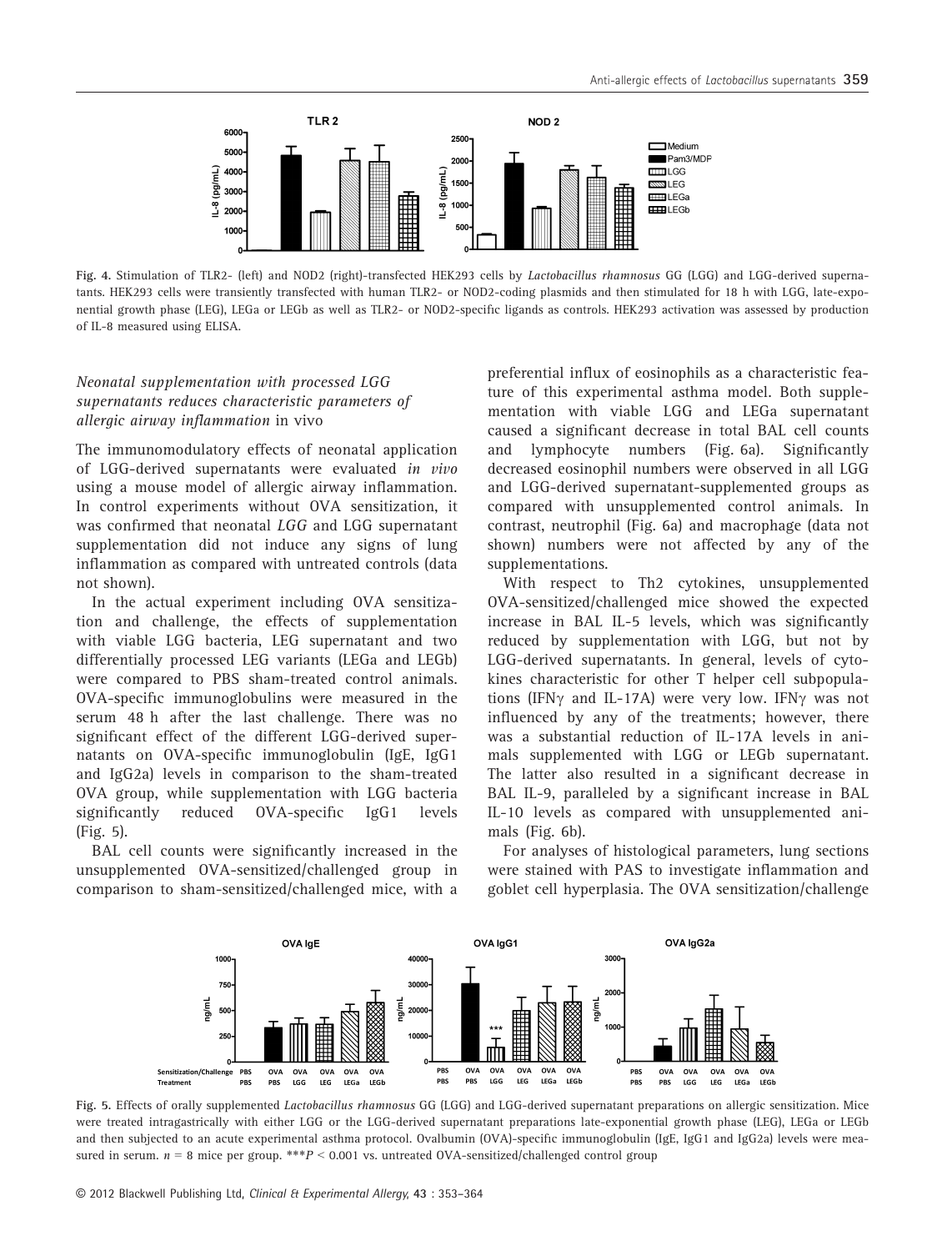

Fig. 6. Effects of orally applied Lactobacillus rhamnosus GG (LGG) and LGG-derived supernatant preparations on features of allergic airway inflammation. Mice were treated intragastrically with either LGG or the LGG-derived supernatant preparations late-exponential growth phase (LEG), LEGa or LEGb and then subjected to an acute experimental asthma protocol. Total cell, eosinophil, lymphocyte and neutrophil numbers (a) and cytokine concentrations for IL-5, IL-9, IFN<sub>Y</sub> and IL-10 (b) were analysed in the Bronchoalveolar lavage (BAL) fluid. Tissue inflammation and goblet cell numbers were quantified in periodic acid/Schiff-stained histological specimens (c). Airway hyperresponsiveness to methacholine was measured using head-out body-plethysmography (d).  $n = 8$  mice per group. \*P < 0.05, \*\*P < 0.01, \*\*\*P < 0.001 vs. untreated ovalbumin (OVA)sensitized/challenged control group

protocol led to an increase in both tissue inflammation and goblet cell numbers. Supplementation with viable LGG and LEGb supernatant significantly decreased peribronchial/perivascular inflammation and goblet cell scores, whereas LGG-derived supernatants LEG and LEGa supernatants did not exert comparable effects (Fig. 6c).

In addition, lung function was measured using headout body-plethysmography. OVA-sensitized/challenged mice showed a significant hyper-reactivity to methacholine as indicated by reduced  $EF_{50}$  values as compared with non-allergic mice. Supplementation with neither viable LGG bacteria nor LGG-derived supernatants had an impact on OVA-induced AHR, indicating that these supplementations did not directly affect lung function (Fig. 6d).

#### **Discussion**

This study demonstrates that soluble factors secreted by the probiotic bacterium LGG into the culture medium exhibit immunostimulatory and allergy-protective effects in in vitro cell culture assays as well as after neonatal supplementation in an in vivo animal model of experimental asthma. Initial attempts to define the biochemical nature of the bioactive components suggest these factors to be protease sensitive, but resistant to DNAse and carbohydrate-digesting enzymes. In addition, well-defined cell-free supernatants harvested at the late-exponential bacterial growth phase were found to be most effective in terms of immunostimulatory capacity in vitro. Furthermore, the activity of the higher molecular weight fractions (30–50 kDa and > 50 kDa)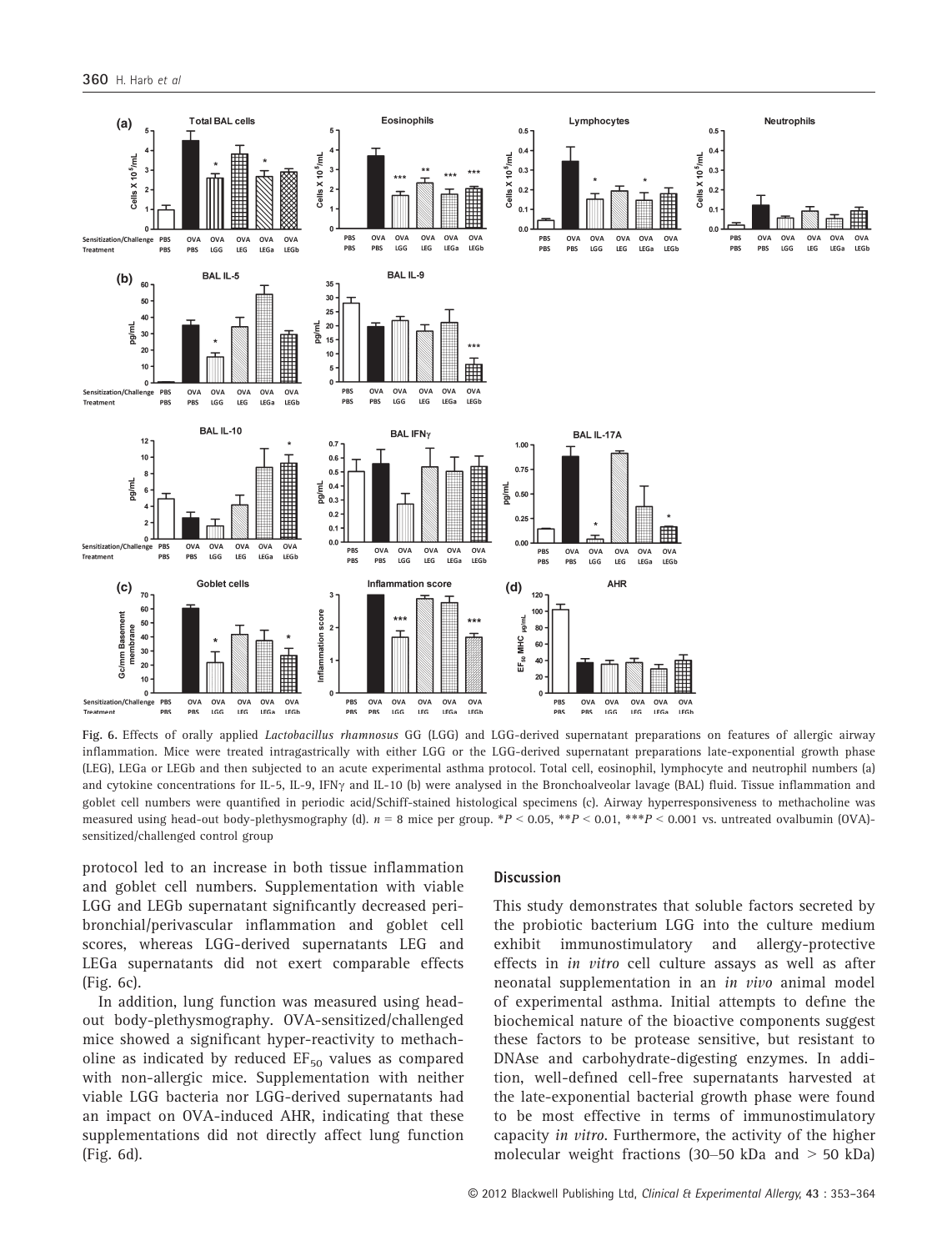seemed to be more pronounced than that of the 6- to 30-kDa fraction. However, the exact nature of the bioactive components has not been identified yet.

Initially, a cell culture-based bioassay was developed to screen LGG-derived supernatants for immunomodulatory activities to allow for further evaluation of the differentially processed LGG supernatant samples. Based on the concept that innate immune mechanisms are essential for the systemic action of probiotics [27], this assay is based on the well-established macrophage-like cell line RAW264.7, with TNF $\alpha$  and IL-10 production as read-outs. TNFa was selected because of its pro-inflammatory activities [28, 29] and has been previously used as an indicative parameter for the evaluation of biological activities of drugs, allergens and toxins [30]. TNF $\alpha$ is induced by activation of important signalling pathways involving NFKB, JNK and MAP kinases. Although these pathways exhibit a high degree of overlap with the signalling cascade of other important pro-inflammatory and macrophage-derived cytokines, such as IL-1, IL-6, and IL-12, the results from our in vivo experiments support the selection of  $TNF\alpha$  as a useful biomarker for immunological activities present in culture supernatants derived from probiotic bacteria. Moreover, Won et al. investigated inflammatory mediators produced by RAW cells in response to LGG, and observed that LGG did not lead to any IL-12p40 release, but induced significant amounts of IL-10 [31]. There is ample evidence that IL-10 plays a role in the suppression and prevention of (chronic) inflammatory events including inhibition of allergic reactivities [32]. Thus, this biomarker seems to be of particular relevance for the selection of bioactive compounds directed against the development and/or maintenance of Th2-driven immune responses as present in allergic diseases. A further reason to use IL-10 as an additional marker is the involvement of distinct signalling pathways [32, 33], contrary to those involved in TNF $\alpha$  induction. Indeed, with  $TNF\alpha$  and IL-10 as read-outs, it could be clearly illustrated LGG-derived supernatants exhibit differential patterns of immunomodulating activities. For example, the 30- to 50-kDa fraction from LEG exhibits a stronger stimulatory activity on TNF $\alpha$  than on IL-10 production and generally, IL-10 induction seems to require the combined action of bioactive components from a broad molecular weight range.

Probiotic bacteria, including LGG have been demonstrated to exhibit a variety of health-promoting properties in different disease-related animal models. Due to the primary occurrence of probiotic bacteria in the gut, these activities were initially mainly noted in intestinal inflammatory conditions [34]. Meanwhile, it became evident that effects can also extend beyond the intestinal mucosa [27, 35, 36] as preventive effects were also demonstrated for inflammatory disease conditions outside the gut [9, 18]. With regard to underlying mechanisms of action, probiotic bacteria can exhibit their activities by direct interaction with cell-surface components present on epithelial or immune cells of the host. There is accumulating evidence for direct cell-mediated recognition of probiotic bacteria, particularly by pattern recognition receptors on intestinal cells [37–39]. In addition, probiotic bacteria can interfere indirectly with components of the host immune system via secreted factors that are present in the supernatant of bacterial culture medium, as shown in cell culture-based analyses [40, 41] and very recently also in vivo [42, 43]. In this study, we were able to show that TLR2 and NOD2 play a central role in the recognition and signalling of bioactive components in the LGG-derived supernatants. As those components have been demonstrated to be protease-sensitive, it may be speculated that peptidoglycans – that are known to signal via TLR2 – are involved in the biological activity of the supernatants. Activation of TLR2 by lipopeptides can induce IL-10 production by innate immune cells [44] and a shift in T helper cell differentiation towards IFN $\gamma$ - and IL-10-producing phenotypes [45] – both phenomena were observed in our study. This is further supported by findings of van Hoffen et al., demonstrating that UVkilled LGG as well as TLR2 and NOD2 ligands induced a Th1 phenotype in PBMCs in vitro [46]. Moreover, lack of appropriate NOD2 signalling has been associated with increased susceptibility to inflammatory diseases including allergy and asthma [47, 48]. On the other hand, Yan and coworkers identified two LGG-derived proteins (p40 and p75) that improved intestinal epithelial cell survival and protected mice from intestinal inflammation in vivo. The authors suggested these proteins may be involved in the activation of the transcription factor Akt resulting in protection from pro-inflammatory cytokine-induced apoptosis [43, 49, 50]. Interestingly, the molecular weights of these proteins correspond to the molecular weight of immunomodulatory active fractions as shown in this study in neonatal mice. However, whether these molecules are responsible for the effects observed here by activation of comparable signalling pathways remains to be addressed in future investigations.

In this study, oral/intragastric probiotic supplementation was started in neonates on the second day of life to mimic the natural route of probiotic ingestion as well as to take into account the window of opportunity in early life, which is crucial for potential allergy-protective immunomodulation [9, 18, 51, 52]. In this model, LGG supernatants did not significantly affect allergic sensitization as reflected by the allergen-specific antibody response in contrast to viable LGG bacteria that had an impact on IgG1 levels. A possible reason for this finding may be the difference in doses of (yet unidentified)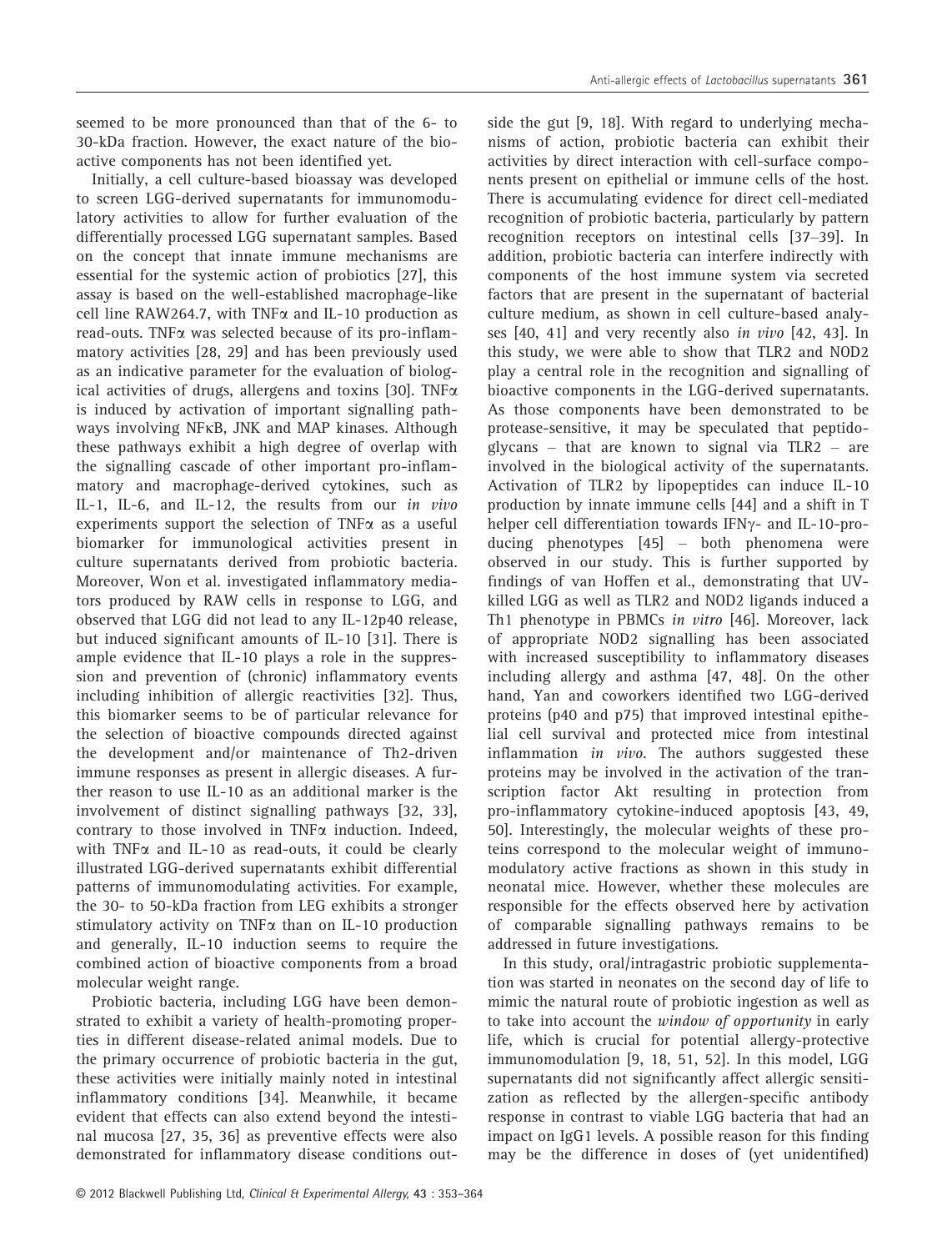bioactive components in the LGG supernatants or that the protocol of systemic sensitization (even though an adjuvant-free sensitization protocol was applied) was too strong to enable sufficient pharmacological modification of antibody responses by these compounds. Data obtained here are in contrast to observations by Feleszko et al. [9] who observed an impact of LGG supplementation on OVA-specific IgE levels. However, in that study, LGG was applied throughout the whole experimental protocol including the sensitization period, whereas in our protocol, LGG supplementation was discontinued before the first sensitization. Thus, differences in duration and/or timing of treatment may account for differential effects on sensitization parameters.

However, the local inflammatory reaction in the lung following allergen challenge was markedly improved by the supplementation with processed LGG-derived supernatant LEGb as well as viable LGG bacteria. Particularly, the influx of eosinophils, development of goblet cell hyperplasia and the production of inflammatory cytokines was markedly inhibited. Although the LEGb supernatant did not lead to increased levels of the Th1 related cytokine IFN $\gamma$ , it did strongly stimulate IL-10 and reduced the IL-17. This observation is in line with the findings from our in vitro bioassay and points to the importance of IL-10 as a relevant anti-inflammatory and anti-allergic immune pathway, triggered by soluble factors of LGG.

It is important to note that in the current model, the development of AHR remained unaffected in all experimental groups, similar to a previous study employing prenatal LGG exposure [18]. Indeed, a clear dissociation between inflammatory cascades on one side and mechanisms controlling airway responsiveness on the other side has been shown in various animal model systems [26, 53, 54]. Development of AHR is controlled by several independently operating mechanisms involving pro-inflammatory pathways as well as non-immune

#### References

- 1 Pascual RM, Peters SP. The irreversible component of persistent asthma. J Allergy Clin Immunol 2009; 124:883–90.
- 2 Strachan DP. Family size, infection and atopy: the first decade of the "hygiene hypothesis". Thorax 2000; 55 (Suppl 1):S2–10.
- 3 Worldwide variation in prevalence of symptoms of asthma. allergic rhinoconjunctivitis, and atopic eczema: ISAAC. The International Study of Asthma and Allergies in Childhood (ISAAC) Steering Committee. Lancet 1998; 351:1225–32.
- 4 Strachan DP. Hay fever, hygiene, and household size. BMJ 1989; 299:1259– 60.
- 5 Von Mutius E. Allergies, infections and the hygiene hypothesis–the epidemiological evidence. Immunobiology 2007; 212:433–9.
- 6 Takahashi K. Interaction between the intestinal immune system and commensal bacteria and its effect on the regulation of allergic reactions. Biosci Biotechnol Biochem 2010; 74:691–5.
- 7 Wills-Karp M, Santeliz J, Karp CL. The germless theory of allergic disease: revisiting the hygiene hypothesis. Nat Rev Immunol 2001; 1:69–75.
- 8 Vael C, Desager K. The importance of the development of the intestinal microbiota in infancy. Curr Opin Pediatr 2009; 21:794–800.
- 9 Feleszko W, Jaworska J, Rha RD et al. Probiotic-induced suppression of allergic sensitization and airway inflammation is associated with an increase of T regulatory-dependent mechanisms in a murine model of asthma. Clin Exp Allergy 2007; 37:498–505.
- 10 Viljanen M, Savilahti E, Haahtela T et al. Probiotics in the treatment of atopic eczema/dermatitis syndrome in infants: a double-blind placebo-controlled trial. Allergy 2005; 60:494–500.

neuronal signalling cascades. It is likely that LGGderived supernatants selectively impact on the level of inflammation, leaving the neuronal pathways unaffected and therefore, do not significantly interfere with the development of AHR in the chosen experimental setting.

To gain first insights into the impact of processing conditions as applied for the production of nutritional formulations on bioactivity, LGG supernatants used in the *in vivo* animal model were processed with relevant procedures such as ultrafiltration, column chromatography and lyophilization. Interestingly, more pronounced protective effects were achieved with processed preparations LEGa and LEGb as compared with the original LEG supernatant. This observation indicates that bioactivity may not only be retained but even enhanced depending on the process conditions, possibly by concentration of bioactive components. Thus, our results clearly demonstrate that specifically processed LGGderived supernatants exert beneficial effects in a neonatal mouse model of allergic airway inflammation. These findings may serve as the basis for an alternative probiotic strategy for the dietary management of allergic disease.

#### Acknowledgements

We would like to thank Anja Spies-Naumann, Sophia Bernhardt and Thomas Ruppersberg for their excellent technical assistance. This study was supported by grants from the Deutsche Forschungsgemeinschaft (DFG; SFB/ TR22 Project Z2), the 'Familie-Ernst-Wendt-Stiftung' (Cologne, Germany) and by Mead Johnson Nutrition®.

Competing Interests: Eric A.F. van Tol and Gabriele Gross are employees of Mead Johnson Nutrition. All other authors declare no conflict of interest.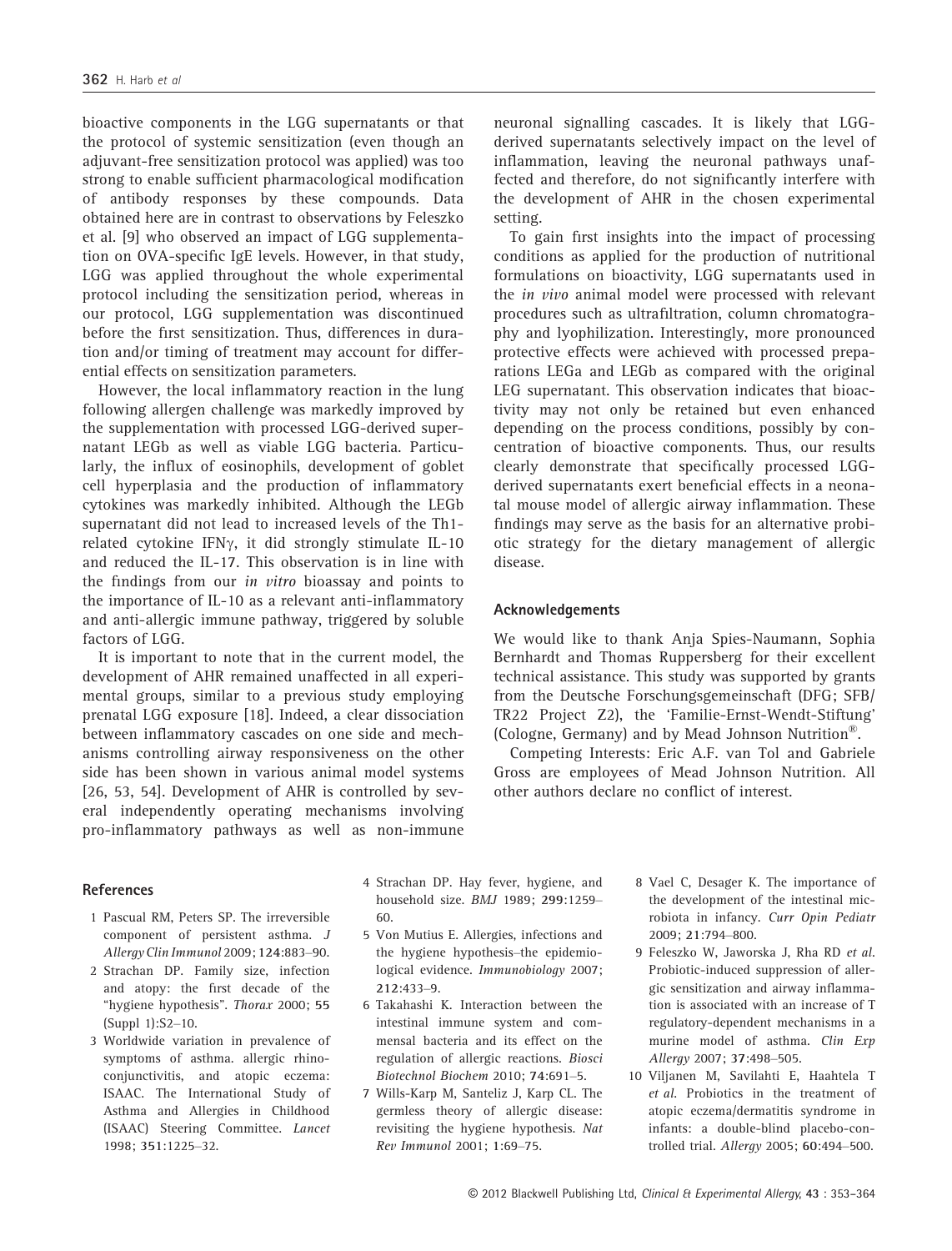- 11 Isolauri E, Arvola T, Sutas Y, Moilanen E, Salminen S. Probiotics in the management of atopic eczema. Clin Exp Allergy 2000; 30:1604–10.
- 12 Kalliomaki M, Salminen S, Arvilommi H, Kero P, Koskinen P, Isolauri E. Probiotics in primary prevention of atopic disease: a randomised placebo-controlled trial. Lancet 2001; 357:1076–9.
- 13 Kalliomaki M, Salminen S, Poussa T, Arvilommi H, Isolauri E. Probiotics and prevention of atopic disease: 4-year follow-up of a randomised placebocontrolled trial. Lancet 2003; 361:1869 –71.
- 14 Kirjavainen PV, Apostolou E, Salminen SJ, Isolauri E. New aspects of probiotics–a novel approach in the management of food allergy. Allergy 1999;
- 54:909–15. 15 Majamaa H, Isolauri E. Probiotics: a novel approach in the management of food allergy. J Allergy Clin Immunol 1997; 99:179–85.
- 16 Pan SJ, Kuo CH, Lam KP, Chu YT, Wang WL, Hung CH. Probiotics and allergy in children–an update review. Pediatr Allergy Immunol 2010; 21: e659–66.
- 17 Michail S. The role of Probiotics in allergic diseases. Allergy Asthma Clin Immunol 2009; 5:5.
- 18 Blumer N, Sel S, Virna S et al. Perinatal maternal application of Lactobacillus rhamnosus GG suppresses allergic airway inflammation in mouse offspring. Clin Exp Allergy 2007; 37:348–57.
- 19 Hong HJ, Kim E, Cho D, Kim TS. Differential Suppression of Heat-Killed Lactobacilli Isolated from kimchi, a Korean Traditional Food, on Airway Hyper-responsiveness in Mice. J Clin Immunol 2010; 30:449–58.
- 20 McLAUGHLIN CB. A readily prepared medium for the cultivation of the lactobacilli. J Bacteriol 1946; 51:560.
- 21 Gibson UE, Heid CA, Williams PM. A novel method for real time quantitative RT-PCR. Genome Res 1996; 6:995–1001.
- 22 Conrad ML, Yildirim AO, Sonar SS et al. Comparison of adjuvant and adjuvant-free murine experimental asthma models. Clin Exp Allergy 2009; 39:1246–54.
- 23 Renz H, Or R, Domenico J, Leung DY, Gelfand EW. Reciprocal regulatory effects of IL-4 on cell growth and immunoglobulin production in Ig-secreting human B-cell lines. Clin Immunol Immunopathol 1992; 64:233–41.
- 24 Renz H, Smith HR, Henson JE, Ray BS, Irvin CG, Gelfand EW. Aerosolized antigen exposure without adjuvant causes increased IgE production and increased airway responsiveness in the mouse. J Alleray Clin Immunol 1992: 89:1127–38.
- 25 Bunder R, Mittermann I, Herz U et al. Induction of autoallergy with an environmental allergen mimicking a self protein in a murine model of experimental allergic asthma. J Allergy Clin Immunol 2004; 114:422–8.
- 26 Blumer N, Herz U, Wegmann M, Renz H. Prenatal lipopolysaccharide-exposure prevents allergic sensitization and airway inflammation, but not airway responsiveness in a murine model of experimental asthma. Clin Exp Allergy 2005; 35:397–402.
- 27 Philpott DJ, Girardin SE. Gut microbes extend reach to systemic innate immunity. Nat Med 2010; 16:160–1.
- 28 Borish LC, Steinke JW. 2. Cytokines and chemokines. J Allergy Clin Immunol 2003; 2(Suppl):S460–75.
- 29 Strober W, Fuss IJ. Proinflammatory cytokines in the pathogenesis of inflammatory bowel diseases. Gastroenterology 2011; 140:1756–67.
- 30 La Belle JT, Demirok UK, Patel DR, Cook CB. Development of a novel single sensor multiplexed marker assay. Analyst 2011; 136:1496–501.
- 31 Won TJ, Kim B, Song DS et al. Modulation of Th1/Th2 balance by Lactobacillus strains isolated from Kimchi via stimulation of macrophage cell line J774A.1 in vitro. J Food Sci 2011; 76: H55–61.
- 32 Saraiva M, O'Garra A. The regulation of IL-10 production by immune cells. Nat Rev Immunol 2010; 10:170–81.
- 33 Zhang Y, Kim HJ, Yamamoto S, Kang X, Ma X. Regulation of interleukin-10 gene expression in macrophages engulfing apoptotic cells. J Interferon Cytokine Res 2010; 30:113–22.
- 34 Dupont AW, Dupont HL. The intestinal microbiota and chronic disorders of the gut. Nat Rev Gastroenterol Hepatol 2011; 8:523–31.
- 35 Clarke JO, Mullin GE. A review of complementary and alternative approaches to immunomodulation. Nutr Clin Pract 2008; 23:49–62.
- 36 Ghishan FK, Kiela PR. From probiotics to therapeutics: another step forward? J Clin Invest 2011; 121:2149–52.
- 37 Gomez-Llorente C, Munoz S, Gil A. Role of Toll-like receptors in the development of immunotolerance mediated by probiotics. Proc Nutr Soc 2010;
- 69:381–9. 38 Kingma SD, Li N, Sun F, Valladares RB, Neu J, Lorca GL. Lactobacillus johnsonii N6.2 stimulates the innate immune response through Toll-like receptor 9 in Caco-2 cells and increases intestinal crypt Paneth cell number in biobreeding diabetes-prone rats. J Nutr 2011; 141:1023–8.
- 39 Yoon SS, Sun J. Probiotics, nuclear receptor signaling, and anti-inflammatory pathways. Gastroenterol Res Pract 2011; 2011:971938.
- 40 Hoarau C, Martin L, Faugaret D et al. Supernatant from bifidobacterium differentially modulates transduction signaling pathways for biological functions of human dendritic cells. PLoS ONE 2008; 3:e2753.
- 41 Takagi A, Ikemura H, Matsuzaki T et al. Relationship between the in vitro response of dendritic cells to Lactobacillus and prevention of tumorigenesis in the mouse. J Gastroenterol 2008; 43:661–9.
- 42 Maldonado GC, Novotny NI, de Moreno de LA, Carmuega E, Weill R, Perdigon G. Impact of a probiotic fermented milk in the gut ecosystem and in the systemic immunity using a nonsevere protein-energy-malnutrition model in mice. BMC Gastroenterol 2011; <sup>11</sup>:64.
- 43 Yan F, Cao H, Cover TL et al. Colonspecific delivery of a probiotic-derived soluble protein ameliorates intestinal inflammation in mice through an EGFR-dependent mechanism. J Clin Invest 2011; 121:2242–53.
- 44 Tsao JT, Hsieh SC, Chiang BL, Yu CL, Lin SC. Altered IL-10 and TNF-alpha production in peripheral blood mononuclear cells of systemic lupus erythematosus patients after Toll-like receptor 2, 4, or 9 activation. Clin Exp Med 2012; 12:153–8.
- 45 Akdis CA, Kussebi F, Pulendran B et al. Inhibition of T helper 2-type responses, IgE production and eosinophilia by synthetic lipopeptides. Eur J Immunol 2003; 33:2717–26.
- 46 van HE, Korthagen NM, de KS et al. Exposure of intestinal epithelial cells to UV-killed Lactobacillus GG but not Bifidobacterium breve enhances the effec-